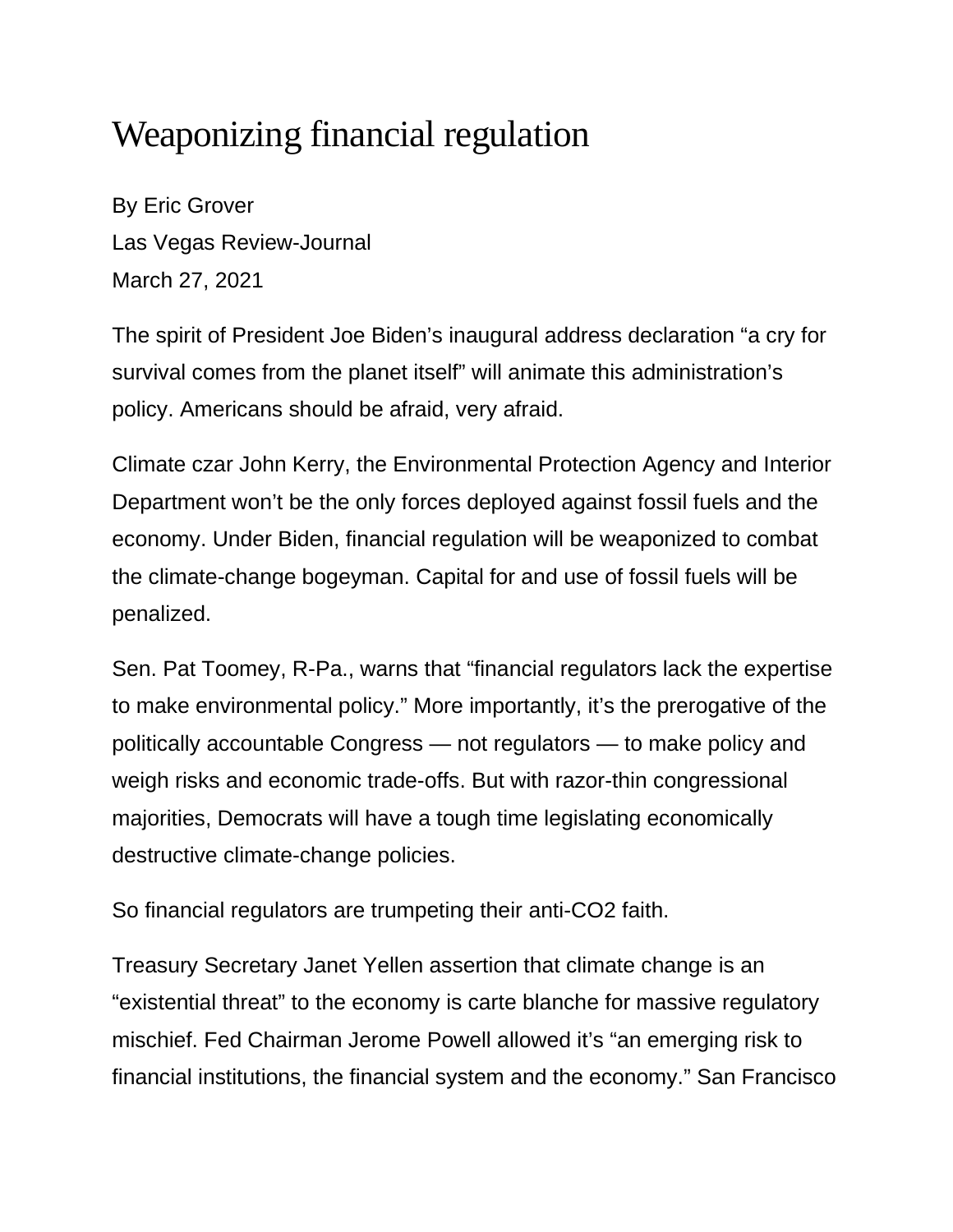Fed economist Glenn Rudebusch embodies the alarm, declaring that rising levels of CO2 are causing global warming, higher sea levels and more severe storms, floods, droughts and heat waves, posing risks to the financial system. One could imagine a statuette of Greta Thunberg on his nightstand rather than a dog-eared copy of "A Monetary History of the United States"by Milton Friedman and Anna Schwartz.

The Fed is conjuring a strawman to justify new regulation to demand that financial institutions assess climate- and weather-related risks. Its regulatory power grab will be used to raise capital costs for sinners producing and using fossil fuels and to lower capital costs for rent seekers in wind and solar power.

Financial markets have priced the risk of floods and hurricanes for centuries. Earth's climate has been warming and cooling for billions of years. Increases in atmospheric CO2 have lagged global warming. Man has coped with rising sea levels since the end of the last Ice Age. And there's little empirical evidence weather has become more severe.

Climate-change doomsayers have been sounding the tocsin since the 1970s. In 2009, Prince Charles warned that without "coherent financial incentives and disincentives" we have just 96 months to avert "irretrievable climate and ecosystem collapse." In 2009, NASA's James Hansen said President Barack Obama had four years to save the world. In 2014, French Foreign Minister Laurent Fabius told then-Secretary of State Kerry "we have 500 days to avoid climate chaos."

We're still here. However, notwithstanding no collapse or chaos, the drumbeat of climate-change alarmism is louder than ever. On Feb. 19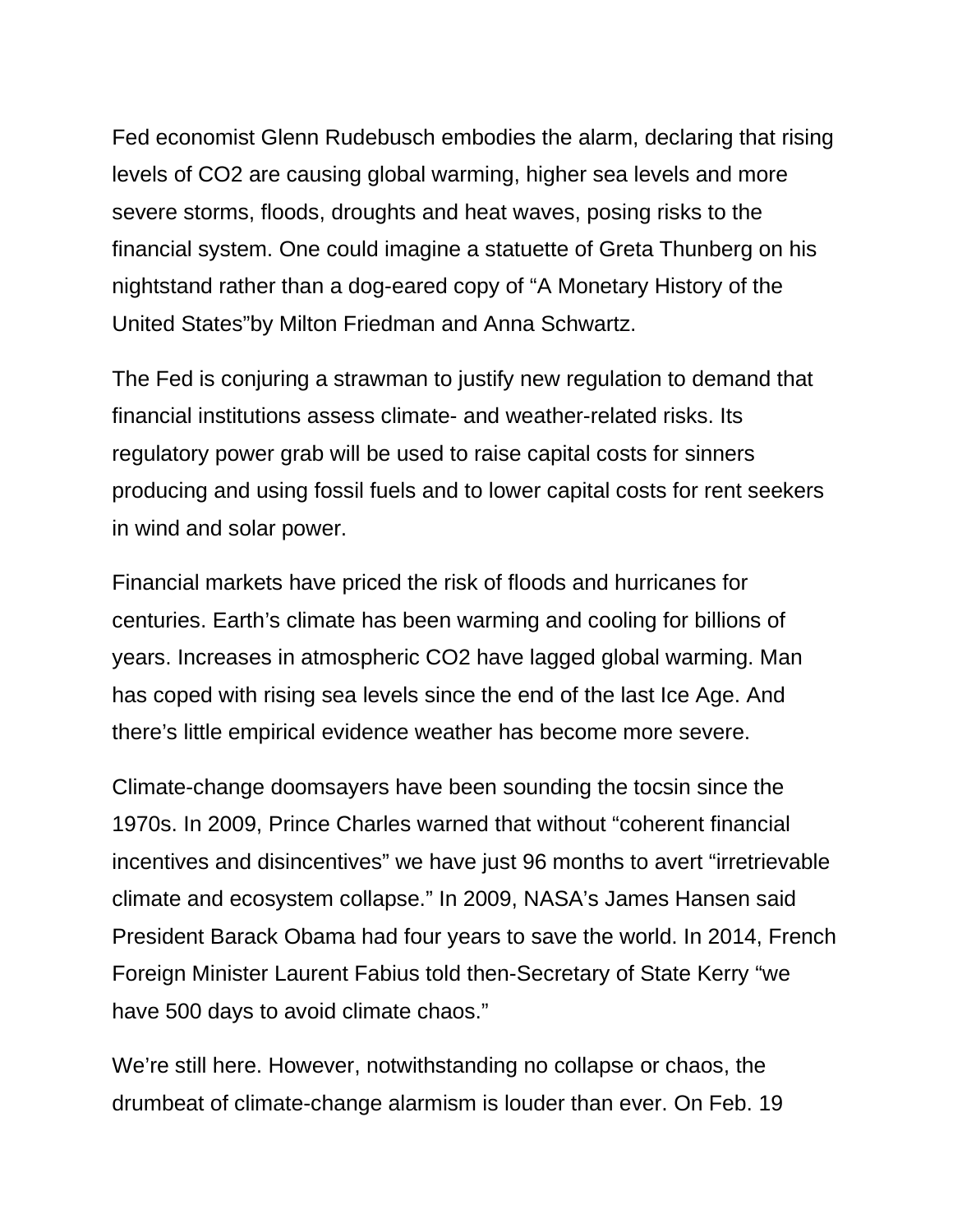Kerry declared there are only a few years left to avoid a climate catastrophe. But the looming catastrophe won't be delivered by Mother Nature but rather by anti-CO2 crusaders bludgeoning the economy.

Financial regulators are gearing up to do their part.

In January, the Fed created a Supervision Climate Committee. In December, it joined the Network of Central Banks and Supervisors for Greening the Financial System. Yellen is creating a climate czar within Treasury.

More pressing worries for Powell and Yellen ought to be America's unsustainable monetary and fiscal policies. On Feb. 10, the Fed's balance sheet was \$7.2 trillion, up a whopping 722 percent from August 2008. The money supply is exploding, up 26 percent in the past year. That heralds inflation. In the third quarter of 2020, the total federal debt-to-GDP ratio was 127 percent, up from 31 percent from 1980. Americans can't duck the mounting tab.

Operation Choke Point provides a blueprint for weaponizing financial regulation to bypass Congress. Hatched by Eric Holder's Department of Justice in 2013, it was lawlessly used to bully banks and payment processors not to serve politically out-of-favor industries such as subprime credit providers, tobacco shops, gun dealers, escort services and the coal industry.

Donald Trump's attorney general, Jeff Sessions, ended Operation Choke Point in 2017. And in its waning days, the Trump administration implemented a fair-access rule, which was slated to take effect April 1. It